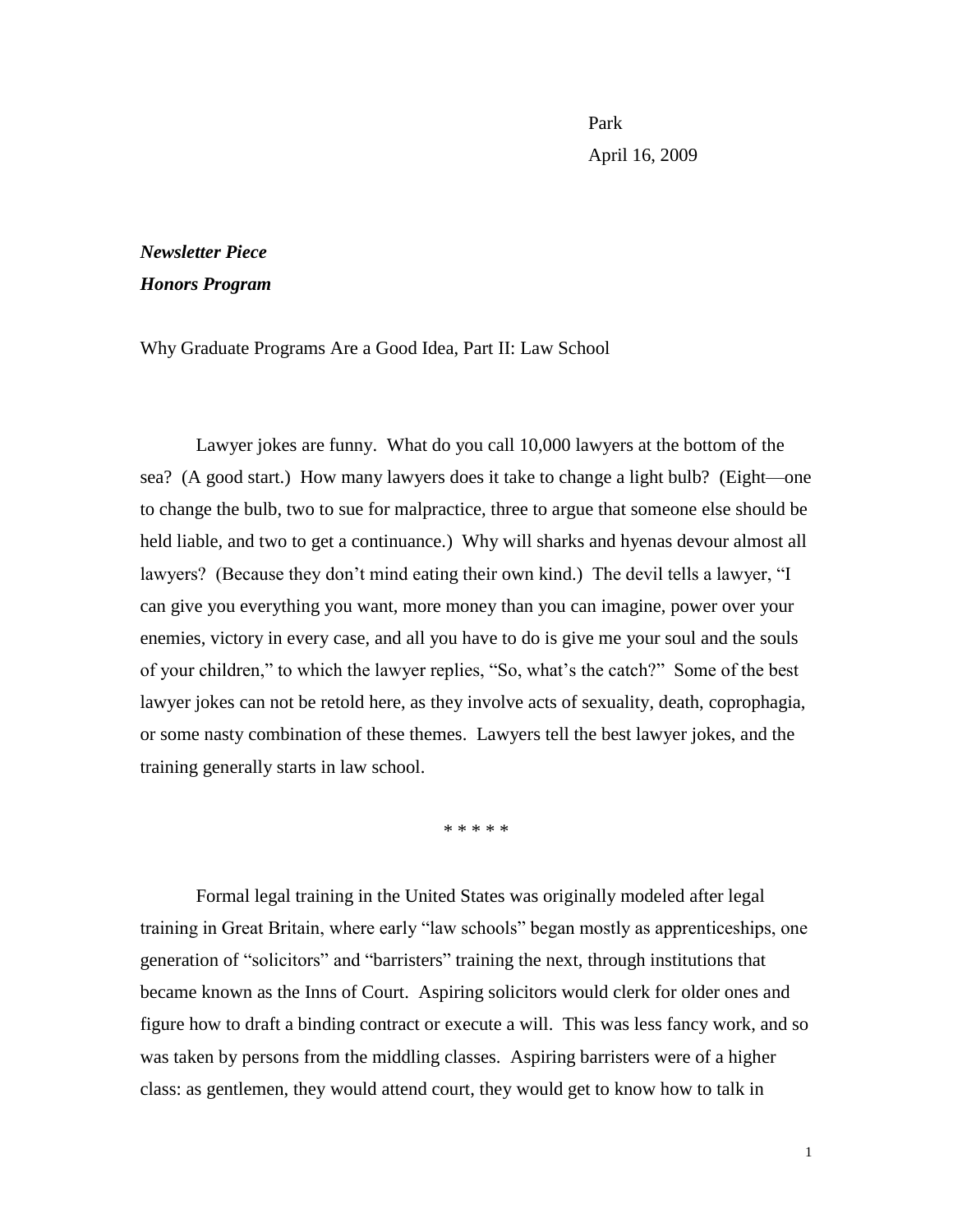formal pleadings, and handle specific cases before judges who often held hereditary title to their office. Barristers still wear funny powdered wigs. Through both kinds of training, a lawyer would learn the great and complicated mass of precedents known as the English common law. English courts had a "bar," a railing inside a courtroom where people on one side could speak and be heard formally while people on the other could only watch and listen. When they were ready, young barristers would be allowed to "pass the bar" or be "admitted to the bar."

The first formal law school in North America was founded at the College of William and Mary in Virginia in 1779, where Thomas Jefferson encouraged the study of English legal precedents even as the colonies were still engaged in their revolution against George III. The early curriculum would be familiar to any first year law student even now: torts, property, contracts, and "procedure," which would eventually be split into civil and criminal procedure. Lectures and courses of study were fine, but legal professionals were expected to train in the law offices of seasoned, older attorneys, many of whom had apprenticed in London.

Other universities opened law schools: Harvard in 1817 and Yale in 1843 (when it formalized ties to what was the New Haven Law School), and the major land-grant universities followed as well, Michigan in 1859 and California in 1878. Until the early  $20<sup>th</sup>$  century, however, legal education was primarily vocational, and persons getting law degrees often didn't need bachelor's degrees or other formal education to matriculate and complete a law degree. States had developed comprehensive exams to license attorneys, but many people who took these bar exams had never stepped inside a law school. It wasn't until about the 1950s that a majority of people taking the state bar exams had both a bachelor's degree and a graduate law degree, due in part to the efforts of the American Bar Association, which had long sought both to professionalize the practice of law and to limit the number of people who could practice legitimately. "Malpractice," literally meaning "bad practice," was a common problem that caused lots of people lots of problems, and so the Bar Associations attempted to regulate and discipline all lawyers. Practicing without a license itself became malpractice.

In the early  $20<sup>th</sup>$  century, as the American economy grew much more complex, major law schools in the United States developed quickly and changed fundamentally.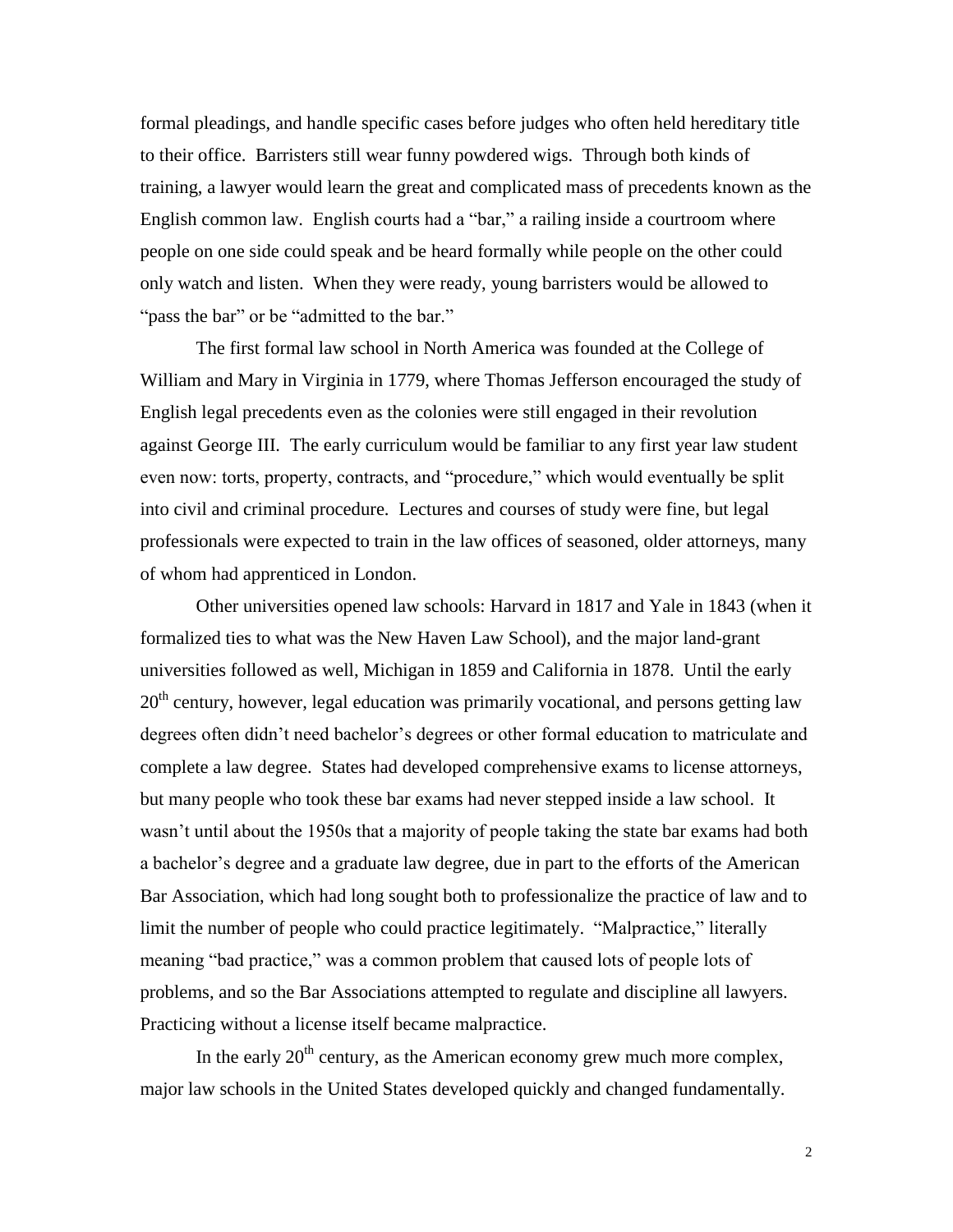Professional lawyers and scholars of law argued about how law and legal education should be structured: the scholars said that the law should be treated as a kind of "science," deserving of more structured learning and scholarship. Fundamental legal principles could be "discovered," they said, primarily through the study of complex appellate cases that students and professors could analyze in a classroom. The training should begin *after* a Bachelor of Arts degree, when the law student had had some experience with Greek, Latin, the sciences, and the arts. But many professionals thought three years of law school as somewhat excessive, preferring at most two years followed by a year or more of apprenticeship under an experienced lawyer. Students should learn by doing, through apprenticeship. Some practitioners were appalled that leading law schools had hired professors more for their talents as researchers rather than as lawyers: by the 1940s, law schools were appointing law professors who hadn't ever practiced law.

For better or worse, the Harvard professors and their students proved very influential, and because the Harvard Law School was relatively large, there were many more of them in the world by that time. Students at Harvard were trained through a Socratic method, almost always by analyzing appellate cases: professors called on random students, peppered them with questions like Socrates did to his poor students, about why Mr. Plato prevailed over Mr. Aristotle, the major legal issues in their case about the defective goat, why Plato won in the lower court case and lost on the appeal, why Aristotle should have really won all along, why none of the dopey judges were nearly as smart as the professor, and so on. Until about fifteen or twenty years ago, every first year student suffered this unique form of academic hazing. Some still do.

By 1950, formal and semi-formal apprenticeships were still around, but not really regarded as necessary (except in two states, Delaware and Vermont): the law schools required a bachelor's degree, they provided a three year course of study through the Socratic method, and then the candidates took a state bar exam. It was an odd system: the bar exam was written by professional lawyers who wanted the candidates to have some grounding in plausible, real-life legal problems, but the law school curriculum was designed mostly by academics and professional researchers. Law schools at the major research universities also offered joint appointments and full-time appointments to historians, sociologists, anthropologists, economists, and other social scientists, whose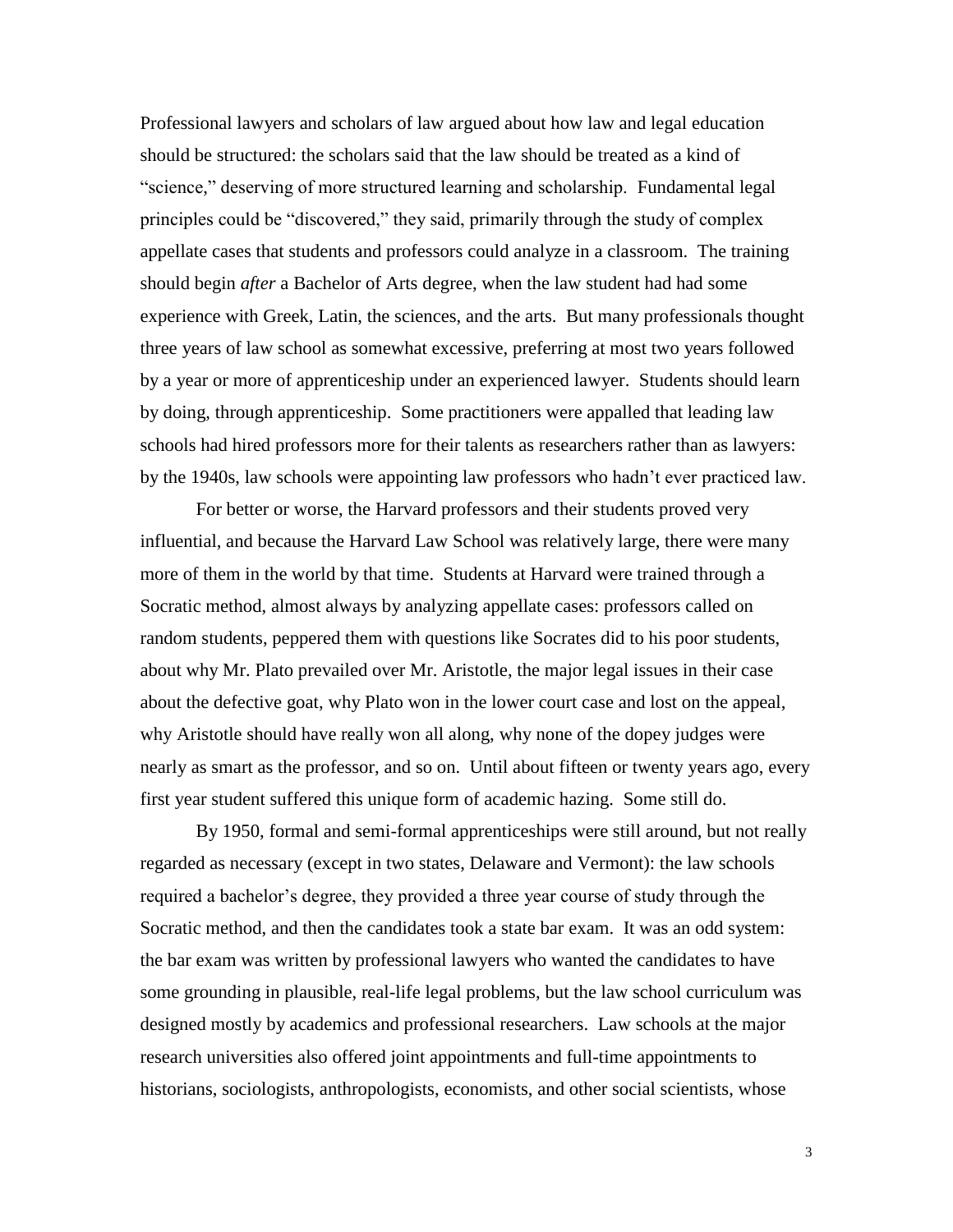work greatly influenced both legislation and judging by the mid  $20<sup>th</sup>$  century. The practitioners were not entirely excluded either: many law schools offered "clinical programs" to third-year law students, and through these clinics, they learned how seasoned attorneys managed the real-life legal problems of people in the world.

To this day, the path toward a legal career is most definitely not a vocation or apprenticeship as it once was, but it's also one of the more mysterious paths toward a professional life. It isn't obvious how an undergraduate degree is related to a law degree, nor is it obvious how either prepares one to take the bar exam. After three expensive years of law school, people preparing for the bar exam typically pay for yet another expensive "bar prep" class just for the exam. I never took this exam because I decided to become an academic, but one of my good friends spent \$10,000 for a bar prep class, spent twelve weeks studying for the bar exam, and failed, like one-fourth of the people who took it that year. In November 1996, after three tough years of law school, he had sixteen weeks of laundry and \$160,000 in debt, which was kind of funny, but not really.

\* \* \* \* \*

Still, despite the very real possibility that law school can still leave people poor and heartbroken, it's still a good idea, and for reasons that have to do with the extremely complex and exciting nature of our American legal system. Law is fascinating: it is informed by our basic morality and ethics, it shapes and is shaped by brute political processes, it is about exercising power and resisting power, and it touches everything. There is not a problem in American society, however trivial, that isn't regulated, legislated, or litigated. Many people participate in the legal processes that shape our lives, but licensed lawyers have a privileged position in this system—over many generations, they have wrestled for themselves the right to file formal petitions on behalf of their clients, to talk formally in a court, and to decide cases that can have huge political, social, and economic consequences, not just for their immediate client, but for all of society. Phrased more ominously, any corporation or person that has inadequate access to legal representation within this complex system is at an obvious and significant disadvantage, and this is why prominent corporations and rich people pay a lot of money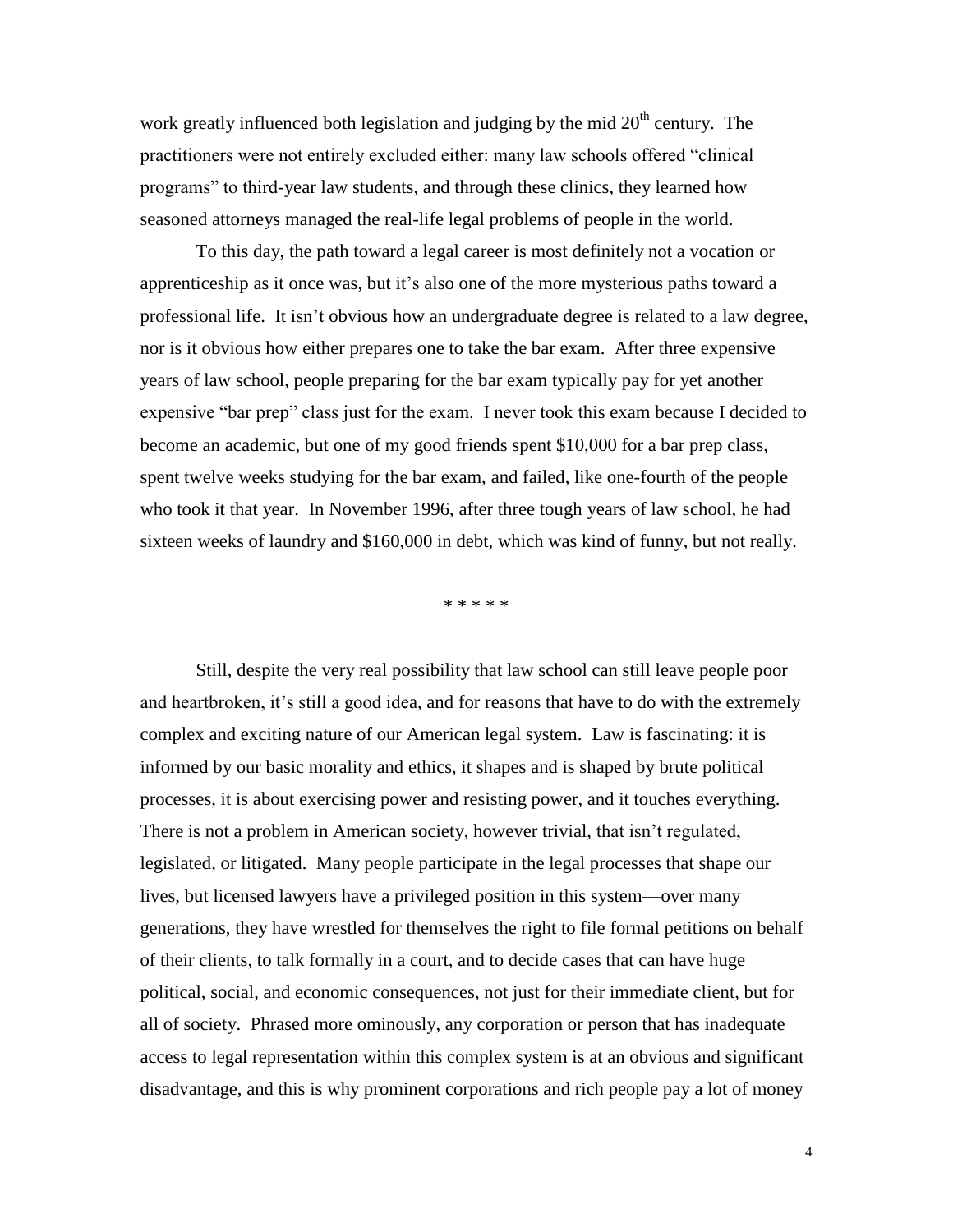to get really talented lawyers who know the system very, very well. (This is why lawyers can become so rich, and why many people want sharks and hyenas to eat them.)

Law is unavoidable, its manifestations never end, and at bottom, so much of it is theory. Theory is about asking, what is that thing under our consideration? What is "property" or "liberty"? What does it mean to say that one has a right to "due process" or "equal protection" under the law? What is a "fundamental" right, as opposed to some other kind of right? If a city pays "fair value" for your house to build a shopping mall against your will, has it unlawfully deprived you of your liberty and property? If you download songs from a friend's computer, burn them onto CDs, and sell them on e-Bay, have you deprived the song's producer and artist of *their* rightful property? If a complex set of government regulations sets standards for the production of all "medical devices," and if your company makes band-aids, should these rules apply to *your* company's manufacturing processes? If a jury duly convicted you of a crime, yet if the prosecutor in your case deliberately struck all prospective jurors of the same race as you even before the trial began, were you deprived of your right to a fair trial? If you cannot lawfully marry someone of the same sex as you, has the state, representing a majority of the people, deprived you and your prospective spouse of a fundamental right? If the Clean Air Act regulates all forms of "pollution," and if carbon emissions are actually making for a warmer planet, should the Clean Air Act apply to carbon emissions? What *can* the majority do to a minority, using lawful means—can a majority deprive them of their organs, for example, tax them against their will, or enslave them and all of their descendants?

If a surgeon leaves a surgical sponge in your body during an operation, how much should he pay for that mistake? Should the inevitable destruction of human embryos for research purposes be prohibited because it amounts to a willful destruction of human life? Is water-boarding torture?

Law school is an interesting place precisely because these kinds of questions are at the forefront of classroom discussions. And yet most practicing attorneys will admit that law school is often more fun than actually practicing law: for every hour in a courtroom, there are innumerable hours in the law library or in front of a computer, grinding away at one minute issue or another. Not all clients are nice people, even